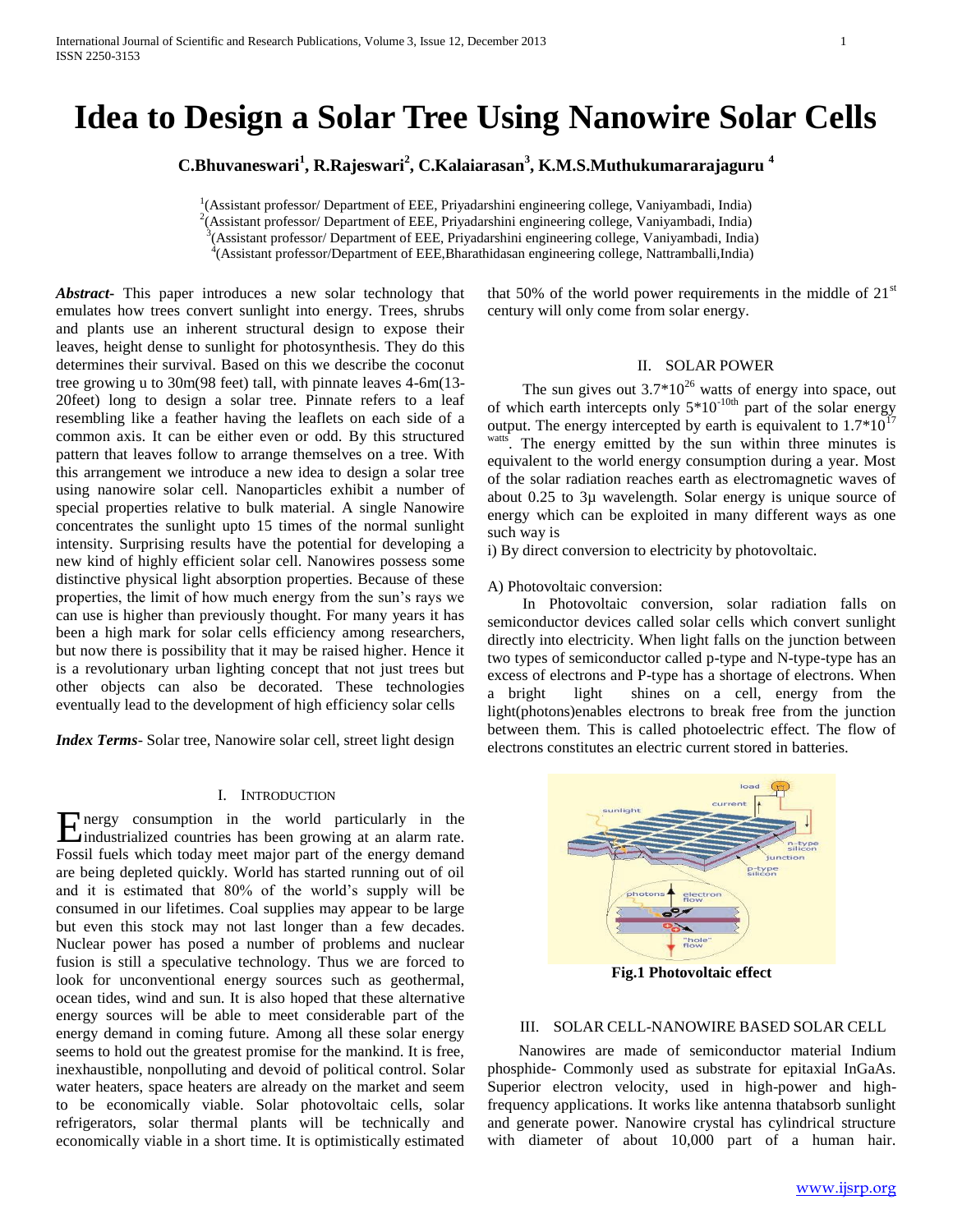Development not only of solar cells but also of future of quantum computers and other electronic products. Due to some unique physical light properties of nanowires the limit of how much energy we can utilize the sun's rays is higher than previous believed. The nanowires are predicted to have great potential in the development not only for solar cells but also for quantum computers. It turns out that nanowires naturally concentrate the sun's rays into a very small area in the crystal by upto a factor 15.Because the diameter of nanowire crystal is smaller than the wavelength of light coming from the sun it can cause resonances in the intensity of light in and around nanowires. Thus the resonances can give a concentrated sunlight where the energy is converted which can be used to give a higher conversion efficiency of the sun's energy.



**Fig-2 Nanowire solar cell**

 Advantages: Little maintenance, Longer life, Not create pollution problem, Easy maintenance, Good efficiency.

## IV. IDEA TO DESIGN SOLAR TREE

#### SOLAR TREE:

 It is a combination of artistic and technological effort which exists as a form of solar artwork. This relatively new concept was conceived in an attempt to merge new technology relating to the absorption and use of solar power. Since the angle of sun's rays is not fixed, particularly during the changes in seasons, the panels for homes are inefficient. Some residential solar systems are designed to move and track the sun but these systems substantially increase the cost of solar energy because they are expensive and require maintenance. So we designed a solar tree using an array of solar panels of nanowire solar cells as leaves. The solar cells on the tree were able to store enough electricity in spite of receiving no direct solar light for days at a time because of the clouds. Solar trees were really a practical form of street lightning.

 We planned to design green stems constructed of steel pipes supporting a light bubble in which solar cells are connected. In place of branches we use solar panel which has to produce voltage. The design copied from the pattern of coconut tree as closely as possible. Battery is hidden at the ground base which is closed with proper material. The branch of the solar tree was decorated with LED lights at the tip.

## LIGHT BUBBLE:

 Alight bubble is a decorative device consisting of a liquid filled vial that is heated and lighted by an incandescent light bulb. Because of the low liquid's boiling point the modest heat generated by the lamp causes the liquid to boil and bubble up from the vial's base thus creating the bubble light.

#### V. WORKING OF SOLAR TREE

 Storing of electric energy is a major problem for all electric power system. Ways to eliminate solar cell output fluctuations caused by the day and night cycle and weather shifts. Despite of energy loss, which can be high as 50% with present batteries. Solar tree panels charge batteries during the day. At dusk the solar tree automatically switches on its led..The internal control can also regulates the amount of light produced on how much charge is left in the batteries.Asensor is used to measure the amount of light in atmosphere and triggers the solar lamps to switch ON automatically at sunset and OFF at sunset.



**Fig-3 design model of solar tree**

## VI. CONCLUSION

 The solar new technology presented in this paper will provides nearly high efficiency. The number of papers and patents published in this area has grown up exponentially over the last 10 years. However at the present, research efforts have largely focused on solar trees. Nanowire can concentrate the sunlight upto 15 times of the normal sunlight intensity and hence the surprising results have the potential for developing a new kind of highly efficient solar cell. This can be used to give a higher concentration efficiency of the sun's energy.

#### **REFERENCES**

- [1] P.K. Nag,"Power plant engineering application ' publication by Tata McGraw hill edition.
- [2] Bill Williams's solar and renewable energy.
- [3] Duan, X.F., Huang. Y., et al., Nature,409(2001)66
- [4] Law, M., Greene, L.E., et al., Nature Mater.4 (2005)455
- [5] Mandl, B., Stangl, J., et al., Nano Lett. 6 (2006)1817
- [6] Jane Burgesmeister-Introduction of solar tree.
- [7] Aiden Dwyer- Introduction of solar tree.
- [8] James Anderson Nano wires could increase solar efficiency.
- [9] J.P.Kalejs solar energy materials and solar cells.